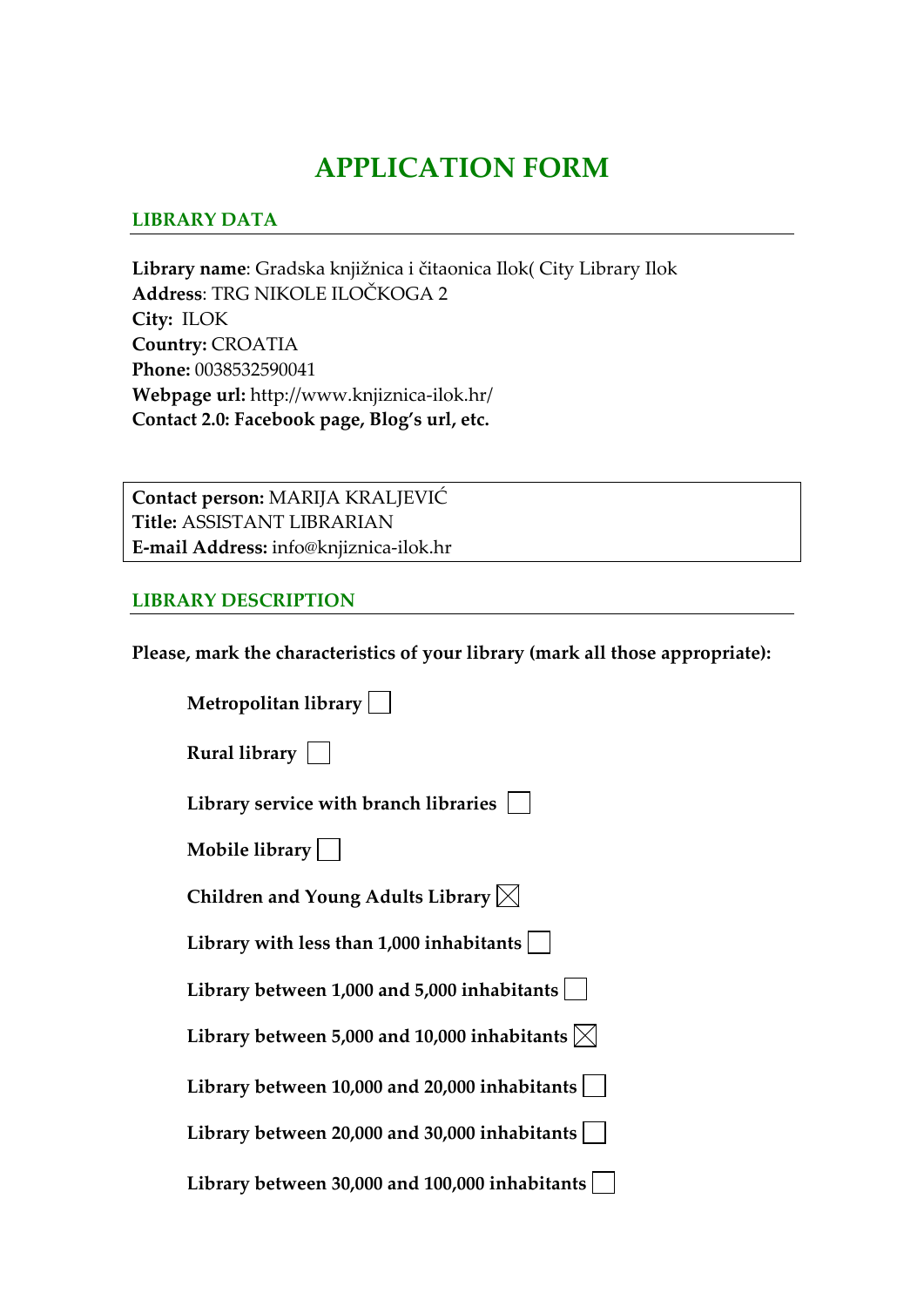|  | Library between 100,000 and 200,000 inhabitants $ \;\; $ |  |
|--|----------------------------------------------------------|--|
|--|----------------------------------------------------------|--|

**Library between 200,000 and 500,000 inhabitants**

**Library with more than 500,000 inhabitants**

## **MORE INFORMATION**

**Please, tell us a bit more about your library, pictures are also welcome:** 

**Short description:** City Library Ilok is the cultural and information center of the small town Ilok.It is renovated and reopened in 2007 an now it represents a new modern library.It offers a variety range of services and literature to members and users of all ages in order to fulfill their need for knowledge, information, cultural events , entertainment and life‐long learning.

**Current library programs:** Participation : at the local traditional Manifestation ‐Wine Harvest of Ilok‐ Art workshop

- ‐ Days of Julije Benešić( our famous writer and well‐known translator of polish literature!!!)
- ‐ within cross‐border Programme Croatia‐Serbia (project by EU) Libraries for a new age

**Please tell us about the kind of activities you would be interested in doing with your sister library:**

**Cooperation on exchange of experiences, activities, cultural exchange‐maybe Julije Benešić can be our cultural link, or possiblity for some cooperation or participation on eventual joint projects**